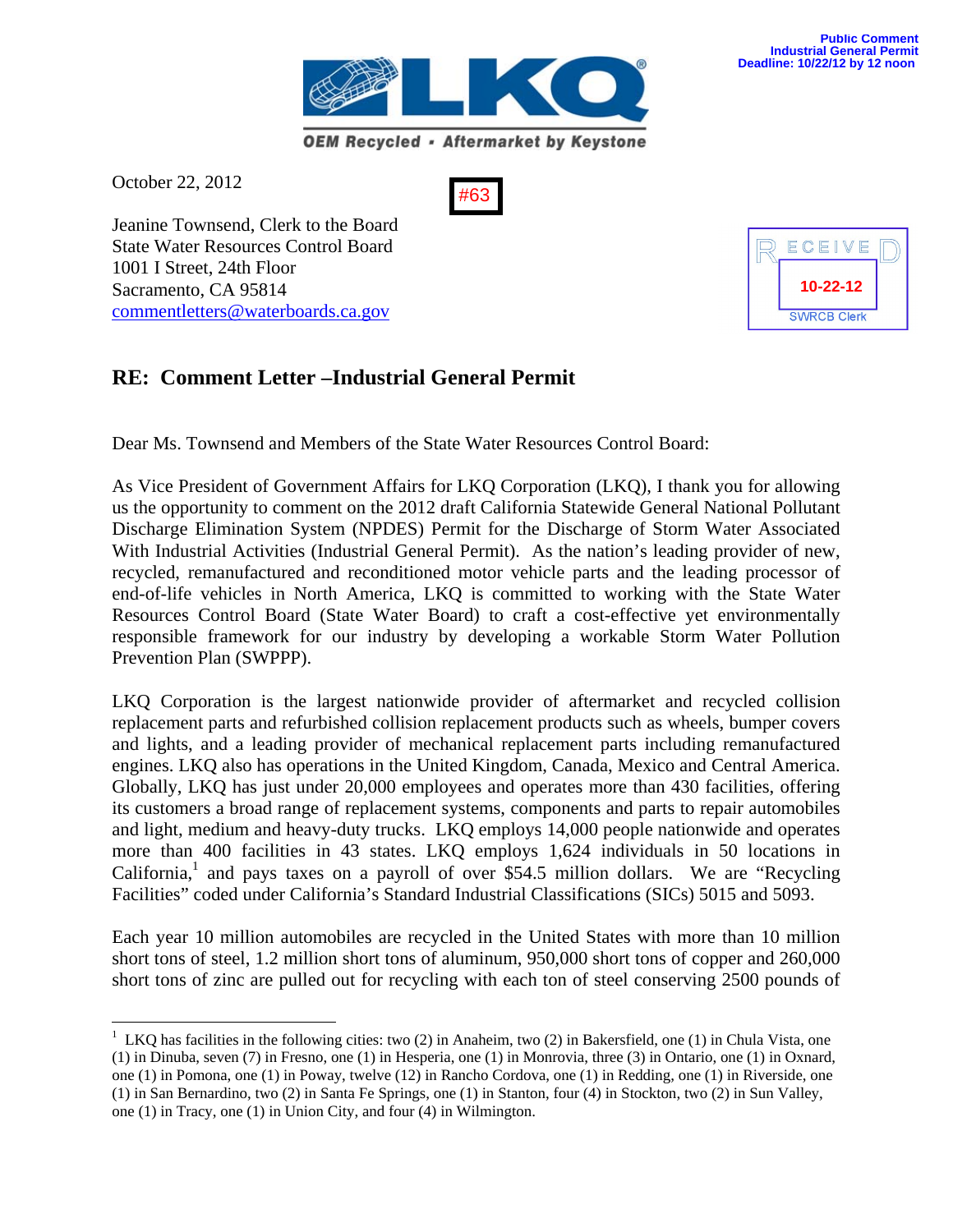iron ore, 1400 pounds of coal and 120 pounds of limestone. Greenhouse gas (GHG) emissions are significantly reduced through recycling: recycled automotive steel reduces GHG emissions by nearly 8 million metric tons (MT) annually; aluminum recycled from automobiles reduces GHG emissions by more than 110 million MT annually; recycled copper from automobiles reduces GHG emissions by nearly 200,000 MT; and lead reclaimed from automotive batteries reduce GHG emissions by more than 3 million MT.

After initial review of the draft Industrial General Permit, we are extremely concerned with and oppose the use of Numeric Action Levels (NALs) as they currently operate within the permitting scheme. We also oppose Section IX (Training Qualifications) which require that each discharger retain a Qualified Industrial Storm Water Practitioner (QISP). In addition, we have identified several areas of the draft permit where ambiguities exist and we request these be clarified. We discuss these areas below.

## Numeric Action Levels

 $\overline{a}$ 

Regarding of the State Water Board's removal of Numeric Effluent Limitation (NELs) that were present in the last draft Industrial General Permit, LKQ is concerned that the use of the NALs system in the current draft effectively creates a violation of the permit by forcing dischargers into what is essentially a corrective action status. The NALs are based on the same U.S. Environmental Protection Agency (EPA) benchmarks. LKQ strongly opposes this approach,  $\frac{2}{3}$  d agrees with EPA that it is wholly inappropriate to use monitoring benchmarks as NALs. On this issue we have to concur with EPA that "the benchmark concentrations are not effluent limitations; a benchmark exceedance, therefore, is not a permit violation. Benchmark monitoring data are primarily for your use to determine the overall effectiveness of your control measures and to assist you in knowing when additional corrective action(s) may be necessary to comply with the effluent limitation."<sup>2</sup> Although the draft permit explicitly states that exceeding the NALs is not a permit violation, the operation of the Exceedance Response Action (ERA) section effectively renders the NALs as a trigger for a permit violation. Regarding of the state water Board's Felhoval of Numeric Enfuent Limitatio<sub>1</sub><br>were present in the last draft Industrial General Permit, LKQ is concerned that-<br>**NALs** system in the current draft effectively creates a viola

<sup>3</sup> The State Water Board would be wise to recognize how important it is for national stakeholders like LKQ, who provide a cost-effective product to consumers in an environmentally responsible way, to have uniformity across the country in certain regulatory areas as well as in the same state. For example, in 1998 the Los Angeles Regional Water Control Board amended its plan to include testing for zinc and copper without much notice. After over a decade of sustaining Best Management Practices (BMPs) that utilized galvanized (zinc) cover or fencing of problem areas the District decided to start enforcing this amendment and have all these costly improvements replaced. Statewide corporations cannot develop a standardized plan for handling their discharges with this lack of uniformity.

 $2$  United States Environmental Protection Agency (EPA), MULTI-SECTOR GENERAL PERMIT FOR STORMWATER DISCHARGES ASSOCIATED WITH INDUSTRIAL ACTIVITY (MSGP), Part 6.2.1, as modified effective May 27, 2009.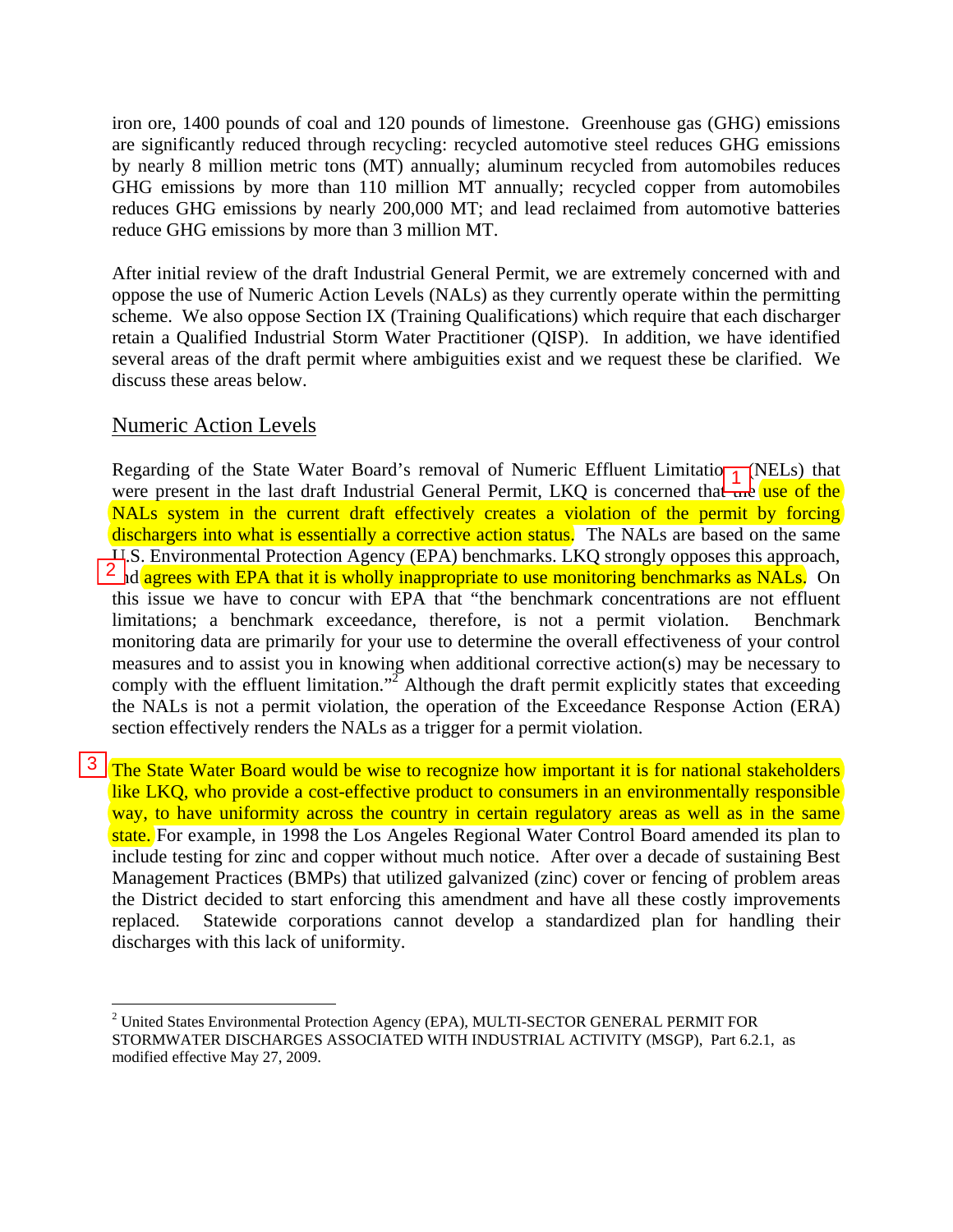The action levels are inappropriate methods by which to achieve desired storm water discharge levels. The use of benchmarks in evaluating and adjusting management practices is more effective as it allows environmentally responsible operators, such as LKQ, to continuously finetune procedures. This is a more successful system because operationally materials handled in automotive recycling may be changed by manufactures without notice to dismantlers. There are also other factors out of the control of the permitee that may affect discharges. For example, we have experienced situations where a state's renovation of a highway adjacent to our facility caused our discharges to be outside of the benchmarks for the extent of the construction period where there had been no change to our operations during that timeframe. We have also had instances where construction of a shopping mall next door has varied our discharges. The use of NALs as a measure of a violation during these types of occurrences is grossly unfair and unworkable as the cause of the "violations" would be wholly outside the control of the permittee. Moreover, it would require the State Water Board to be responsible for sorting out these disputes on responsibility ad nauseam. We note that paragraph 70 of the draft permit Findings section allows dischargers to submit a Demonstration Technical Report to demonstrate that certain pollutants are attributable to adjacent facilities and not the discharger; however, this report is not available under  $\frac{4}{5}$  permitting scheme until the discharger has actually violated the NALs and is in an ERA phase. The draft permit should allow a discharger to demonstrate proactively that a facility is not causing a NAL violation rather than suffer the consequences of the ERA process.

The impracticality of using NALs as a measure of compliance is further illustrated by the State Water Board's historical approach to dealing with atmospheric deposition that can lead to water quality issues. State Water Board Resolution number 2005-0077 states the importance of working with the California Air Resources Board further to address water issues: "It appears that larger particulates are responsible for the highest  $\log_5$  ngs of metals in atmospheric deposition, and therefore pose the greatest risk to water quality. The two agencies [Los Angeles Water] Board & State Water Board] need to (1) expand monitoring of larger particulates in atmospheric deposition to better gauge the potential impact to water quality and (2) to investigate the sources of these metals in order to design a control strategy." Dry depositions prominent throughout the state due to road dust, agricultural burning, residential wood combustion, diesel truck exhaust, crude oil combustion, and cons $\left| \frac{\partial u}{\partial t} \right|$  (tion dust to name a few examples that cause variances in the rainwater's chemical composition. As the State Water Board is well aware, the typical rain in California from border to border does not have a standard chemical composition, therefore a hard-line NAL that penalizes industries in the path of this rain is unfair. We reiterate the comment above regarding allowing a discharger to proactively submit a Demonstration Technical Report to demonstrate compliance with the NALs. 4 b permitting scheme until the discha<br>
ise. The draft permit should allow a di<br>
ausing a NAL violation rather than suffer<br>
lity of using NALs as a measure of con<br>
historical approach to dealing with atm<br>
State Water Boar

Further, it is important that the State Water Board be pragmatic about how to remedy discharges that do not meet a benchmark. Like many other industries, LKQ has highly complex facilities dealing with a wide variety of materials. We conduct regular sampling of our discharges at our facilities across the country during storm events. When sampling reveals a discharge not within a benchmark, we use in-house trained experts or third party consultants to make the necessary changes to material management and/or operational procedures to correct the issue. It is not possible, of course, to confirm the effectiveness of these remedies until the next storm event when confirmatory sampling can take place. This process may result in additional fine-tuning and adjustments of the remedy to ensure that any discharges meet the appropriate benchmark.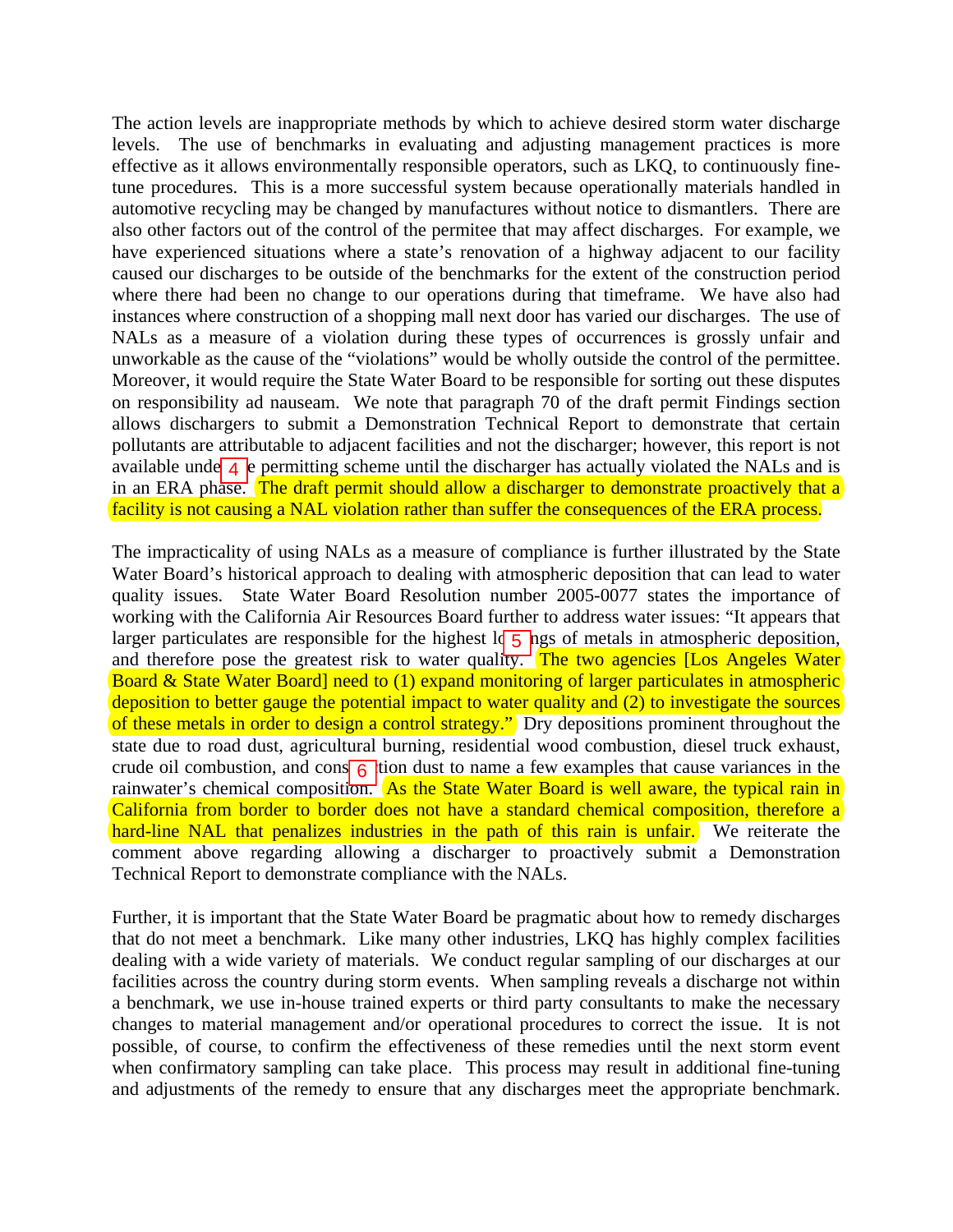This process may take  $\sqrt{7}$  to several efforts of adjustments to get the discharge to an ecologically responsible level. We are concerned that an action level will be triggered during the process of establishing the most feasible way to remedy an issue.

The draft Industrial General Permit's proposed  $\overrightarrow{g}$  ALs method would put a facility in violation during the correction period. As explained above, there are simply too many factors outside the control of the permitee to consider these discharges a violation when a facility is actively engaging in altering its operations to meet the applicable benchmark. Moreover, automotive recycling facilities continually manage a wide range of ever-changing materials. These materials come from a mix of decades-old automobile manufacturing processes that get combined with the new material compositions in modern vehicle designs. Automotive recycling and dismantling facilities simply will not be able to function with an inflexible effluent discharge limit permit because of the continually changing nature of the business and the need for operations to evolve with these materials. Statewide, it will not be possible to develop a uniform materials composition percentage limitation as there will never be an accurate prediction of what the standard material composition will be from an automotive recycling facility. Given this, LKQ strongly encourages the State Water Board, consistent with EPA's caution above, to use benchmarks as a measure of the overall effectiveness of a facility's control measures, and *not* as a hard and fast measure of compliance. This process may take  $4 \times 7$  to several efforts of adjustments to geologically responsible lever[ $\cdot$ We are concerned that an action level will process of establishing the most feasible way to remedy an issue.<br>The draft

As discussed above and throughout these comments, it should be evident that dischargers do not benefit from nor disregard the discharge of hazardous elements. On  $t_{10}$  ontrary, LKQ facilities make immediate management practice changes to address these issues. While we support the "off-ramps" provided under this current draft, we recommend the State Water Board include other means to exit these ERAs. Otherwise, our facilities face the danger of performing unnecessary actions as required within an Action Level long past the remedying of an unacceptable exceedance. This would result in an undue increase in costs and expenses, including operational resources and time.

#### Economic Impact

It is critical that the State Water Board fully appreciate the adverse economic impact of implementing an Industrial General Permit plan through the use of benchmarks for numeric  $\frac{limits.}{}$  Such an approach will unnecessarily put our operations at risk (as well as other operations throughout the State) with the attendant loss of  $j\overline{d}$ . Benchmarks for use in evaluating Best Management Practices (BMPs) have been in place for years and, when properly utilized for adapting BMPs, adequately protect against pollutant stormwater discharges. The State Water Board should not abandon this cost-effective and efficient approach. In contrast, the draft Industrial General Permit's second trigger level **would require either structural source** control and/or treatment of stormwater at a tremendous **control**. Any facility reaching third trigger level would be forced to sample each and every storm throughout the year. This would be devastating to our industry. Examples of the impact this would have on our recycling facilities include purchase of treatment equipment, surrounding land acquisition, or functional site reduction to hold and treat stormwater. Preliminary costs estimates for treatment equipment runs upward of \$200,000 with preliminary estimates to hold the water for treatment at \$150,000 per acre – our California facilities run anywhere from 5 to 50 acres (assuming the site can retain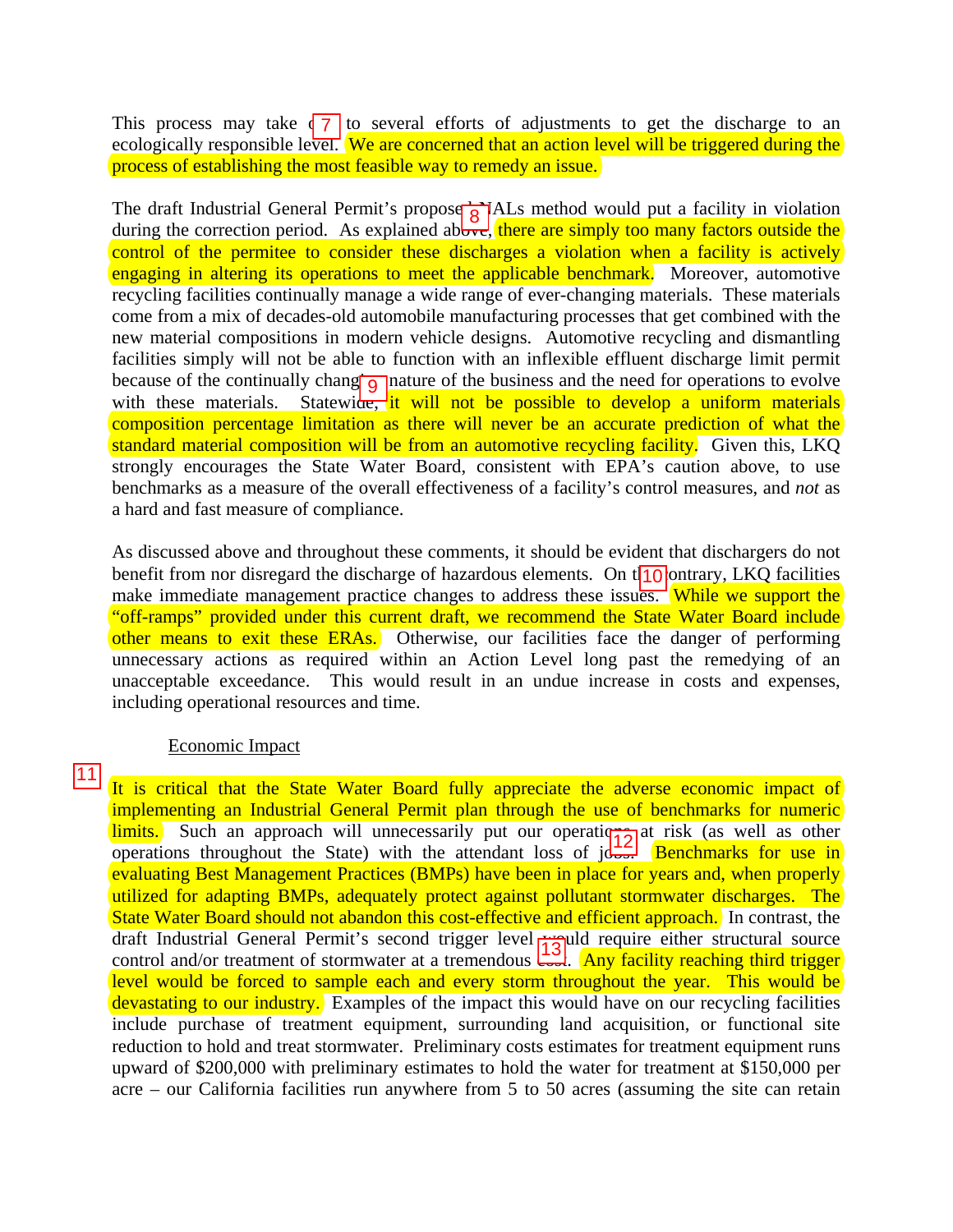water). The marginal economics of the automotive recycling industry continually challenge the financial viability of the industry's operators, especially considering that we do not control the composition of the products we are supplied or the regulation of these products' final disposition. At the same time, we provide an important recycling and economic service to the public at large. Automotive recyclers provide wholesale and retail customers' quality parts that range from 20 to 80 percent less than comparable new parts with annual revenue in the United States and Canada estimated to be \$22 billion.<sup>3</sup> Decades of industry evolution and technical innovation have made the automotive recycling industry essential to the world's transportation infrastructure. Since 1960, 1 billion end-of-life vehicles have been recycled worldwide.<sup>4</sup> This number is predicted to almost double by 2030. As stated above, the specter of operating under a constant threat of violation would seriously threaten the continued viability of these important operations.

There are significant consequences for the regulated community associated with the State Water Board's proposed approach. If it were to become law, a triggering event would result in strict liability on the discharger. As the leader in the automotive recycling industry, LKQ goes to great lengths to ensure our facilities are a model for the industry in environmental practices. We work hand-in-hand with the national Automotive Recyclers Association and promote its Certified Automobile Recyclers (CAR) program as the standard for the industry. The draft Industrial General Permit's NALs methodology will have an impact on our facilities that inaccurately portray our operations as in $\frac{1}{4}$ itive to ecological concerns when in fact we are leaders in an essential environmental industry. Given the complex nature of storm water discharges, excessive citations for not achieving limits without an adequate understanding by the public of the process it takes to make the changes to meet the limits will result in a misguided negative perception of our industry in the community. This also could result in unnecessary and costly legal battles with various communities or public organizations that do not fully understand the proposed action levels system over drinking or other water issues. See San Francisco Baykeeper v. Pinole-Rodeo Auto Wreckers, 1997 U.S. Dist. LEXIS 5016 (N.D. Cal. Jan. 23, 1997).

## Training Qualifications and Certification

15 The draft permit requires that each discharger appoint a Qualified Industrial Stormwater Professional (QISP) and confers upon that person(s) a great amount of responsibility under the permit. From submitting the SWPPP, developing Level 1 and 2 ERA Reports, to staff training, the role of a QISP under the draft permit is staggering. Automotive recycling in North America saves an estimated 85 million barrels of oil a year that would have been used in the manufacturing of new or replacement parts. This has been made possible despite the fact that more than three quarters of all automotive recycling companies employ 10 or fewer people. We understand the need to occasionally request the services of a laboratory or other specialisty but to require a business to either hire a new employee or a consultant should not be mandated by the State Water Board. It is unreasonable to mandate a business owner to hire an outside party to write a SWPPP, when the start-up managers or our in-house trained experts are capable of understanding the permitting requirements and know the business operations and how to prevent pollutants best. It is our experience that the vast majority of facilities SWPPPs do not require a portray our operations as m<sub>1</sub> d<sub>4</sub> huve to ecological concerns when in rate we reacests<br>essential environmental industry. Given the complex nature of storm water discharges, exce<br>citations for not achieving limits withou

 $\overline{a}$ 

<sup>&</sup>lt;sup>3</sup> According to 2011 Automotive Recycling Association (ARA) Statistics.

<sup>&</sup>lt;sup>4</sup> According to 2011 ARA Statistics.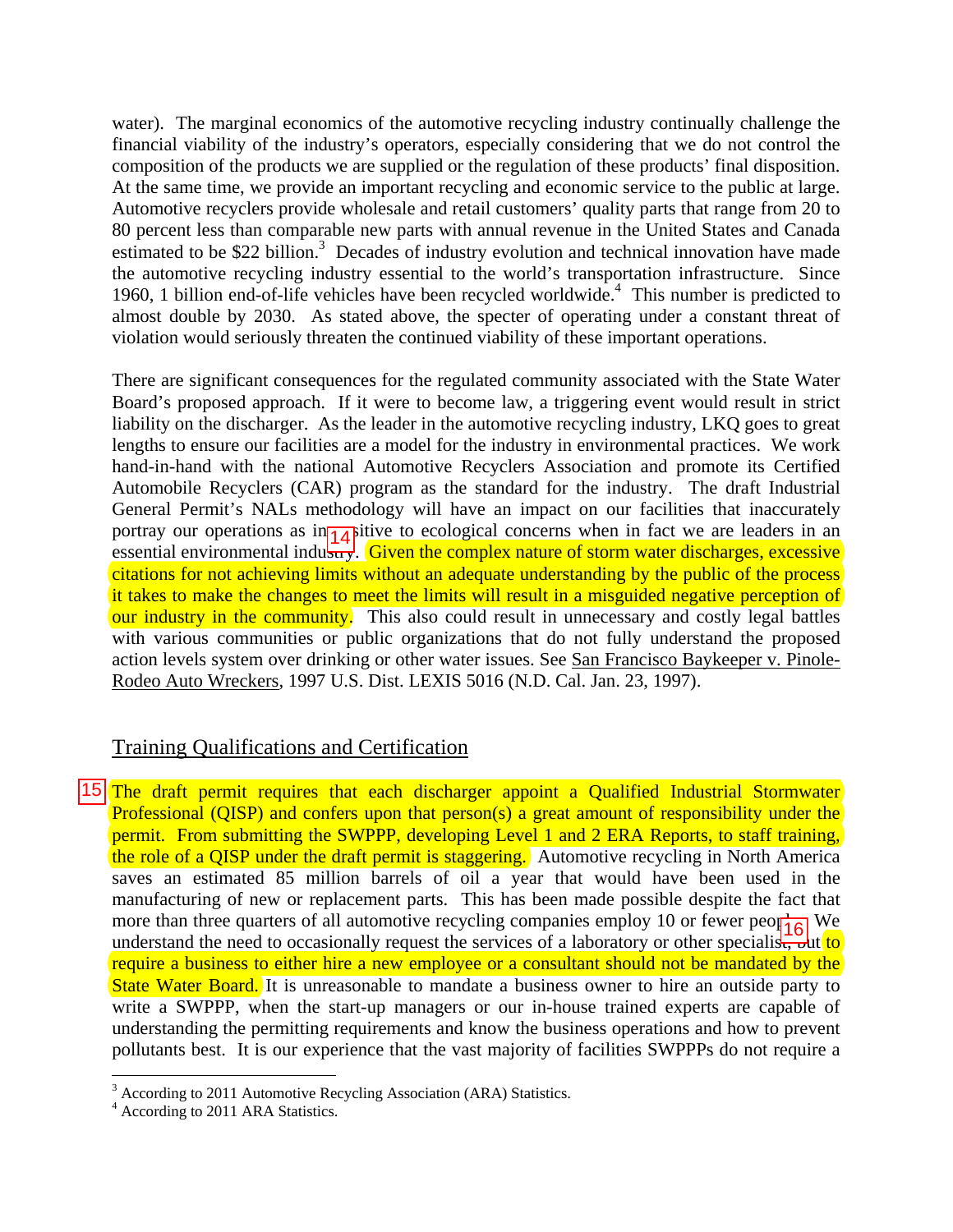specialized level of engineering or laboratory oversight as the draft suggests. A requirement that every automotive recycling facility either employ and train or pay for outside consultants to handle this issue will unjustifiably burden our operations. Automotive recycling facilities are designed to be efficient and cost effective. The requirement to hire extensively trained or licensed individuals to monitor stormwater discharges will make it difficult for recyclers and dismantlers to hire and/or maintain other workers essential to maintaining their cost-effective and environmentally responsible operations. In addition, the draft general permit fails to provide adequate information to classify the QISP levels. It is clear that a person- $\frac{1}{2}$ n qualify as a QISP through completion of a State Water Board-sponsored course; howe  $\frac{17}{11}$  it is unclear how licensed professional civil engineers or geologists qualify at a particular QISP level. Tables 1 and 2 in the draft permit do not provide any enlightening information as to what skills, abilities, or experience may qualify a particular licensed professional at a certain QISP level. The additional costs associated with the requirement for dischargers to retain and outside, licensed professional, to perform a number of tasks under the draft permit including training all personnel who are responsible for implementing any permit activities could be overwhelming to our industry.

**18** We support the consolidated group provision of the permit. It is a necessity in the vehicle recycling industry to work hand-in-hand with the manufacturers that produce the vehicles, the end-of-life vehicle suppliers (like insurance companies and salvage pools), and scrap metal recyclers. We must also work together within our industry to ensure that we are properly handling the materials we process.

 $|19|$  Regarding section VII, B of the Total Maximum Daily Loads (TMDLs) we are concerned with the requirements of paragraph 3. Section B applies to discharges to impaired waterbodies where there is not an approved TMDL. Paragraph 3 requires, if the discharger cannot eliminate all exposures or demonstrate a particular pollutant is not present on site (paragraphs 1 and 2), to submit data showing there will not be an exceedance of Water Quality Standards (WQS). The draft permit allows a discharger to demonstrate that they will meet WQS through showing there is available Waste Load Allocation (WLA) or uses control strategies employed by similar discharges covered by the TMDL. As this section is meant to apply to waterbodies where there is no TMDL, these last two options are impossible. Please clarify this section and provide a viable alternative method for a discharger to be in compliance. In doing b, consider that many waterbodies are impaired because of impacts to biological communities or thermal impacts. These impairments often are not clearly linked to particular pollutants or control strategies and may not be feasible to control under a general industrial storm water permit. We suggest that this section is revised considering these non-traditional impairments so as not to require measures that are unknowable or uncertain. along the constant of the Total Maximum Daily Loads (Thousand and the constant of the constrained properties and control and 2 in the draft permit do not provide any enlightening information as to or experience may qualify

 $21$  On page 37, paragraph 2.d should be clarified as to whether the anticipated precipitation event is subject to the same volume and weather requirements as the Qualifying Storm Event (QSE) described in B.2 on the next page. Additionally, the role of the QISP in reviewing the precipitation forecast is unclear and could potentially add unnecessary costs for dischargers trying to meet permit requirements.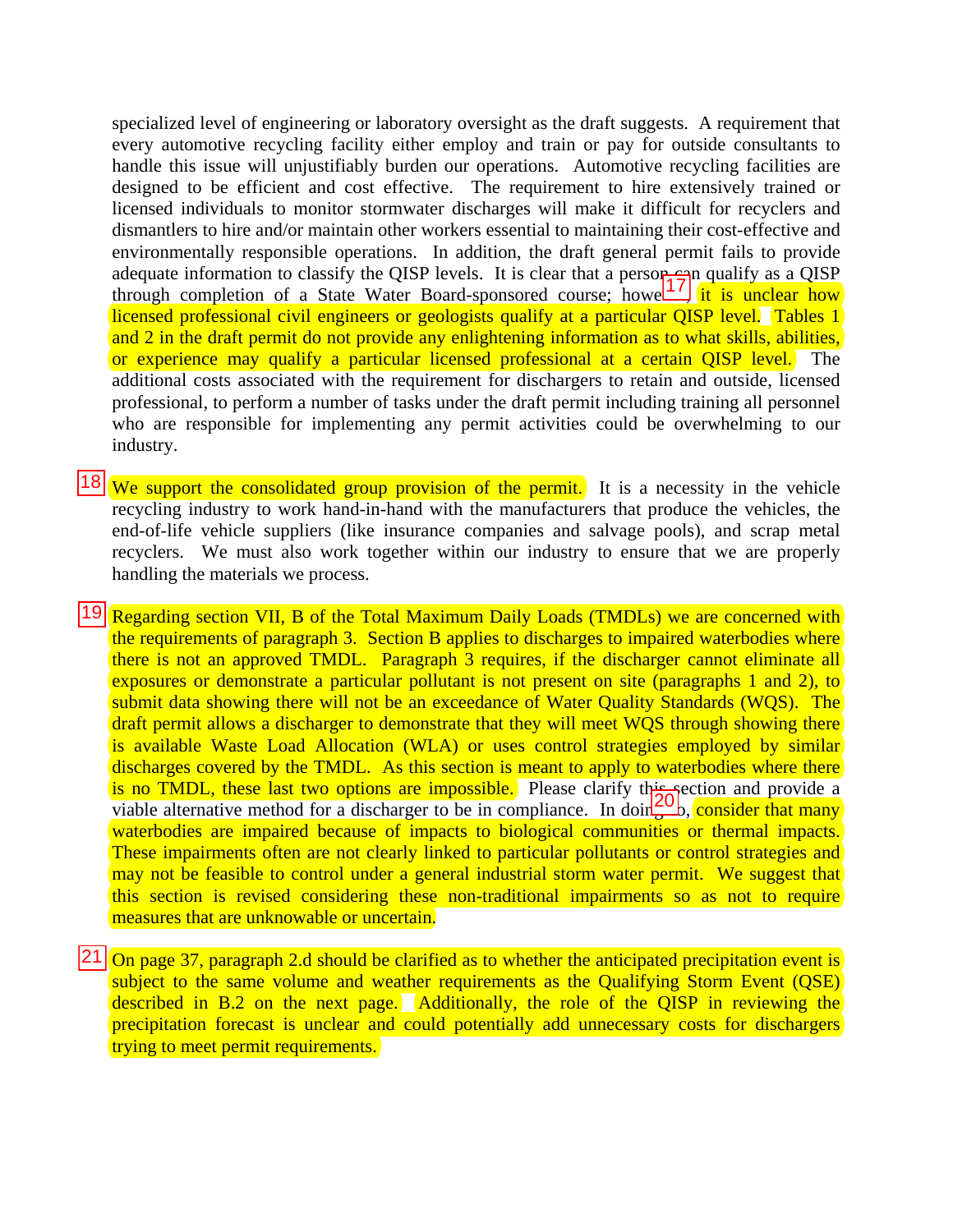### Final Comments

Approximately 35 million vehicles will come to the end of their useful lives in California within the next decade. This number equates to about 140 million tires, 30 million gallons of waste oil, 70 million gallons of ethylene glycol, 35 million batteries, thousands of mercury switches and many other products potentially harmful to the environment. When fluids and other hazardous materials are not properly removed, processed and recycled, public health and aquatic ecosystems are threatened. This is due to dismantling and end-of-life recycling being performed by untrained, unqualified individuals who will not take the time to process the materials in a vehicle in an environmentally sound manner. Unfortunately, these types of activities are likely to increase if responsible recyclers, like LKQ, are confronted with unreasonable and costly regulatory controls and unfair competition from irresponsible operators that threaten the continued viability of their operations in California.

LKQ Corporation, like any licensed auto dismantler, specializes in dismantling end-of-life vehicles that contain potentially harmful materials, such as waste fuels, waste oil, lead acid batteries, airbag canisters, ethylene glycol, mercury, nickel, lead, and cadmium. If vehicle fluids and parts are not handled and disposed with appropriate care, a range of environmental problems can result. There is a major difference between licensed auto dismantlers, who are prepared to manage end-of-life vehicles in a manner that avoids potential environmental impacts, and unlicensed auto dismantlers. Due to our already thin operating margins, subjecting licensed operators to unreasonable regulations could force many of us out of business, resulting in more end-of-life vehicles being mishandled by unlicensed, unpermitted, or otherwise unqualified entities. Subjecting licensed operators to unreasonable scrutiny from regulators and environmental groups will put many of us out of business, resulting in more end-of-life vehicles being handled by these rogue entities that are less likely to take adequate measures to properly recover and handle these ecologically hazardous materials. It is estimated only one out of five (about 700,000) of all end-of-life vehicles in California are recycled by licensed auto dismantlers each year.<sup>5</sup> Unlicensed operations in the state do not volunteer themselves to the State's environmental permitting. One 2001 study has estimated that nearly half of the more than 10,000 vehicle recycling facilities in California that are subject to the general stormwater permit have failed to file their notice of intent (NOI) with the State Water Board to obtain coverage under the statewide General Permit for Discharge of Stormwater Associated with Industrial Activities.<sup>6</sup> Increasing the cost of business on environmentally responsible recyclers is counterproductive to the overall philosophy. Automotive recyclers are an essential industry in a complex, intertwined system of businesses that take a vehicle from the original assembly line to the steel stocks that are used to make the next line of vehicles. Recycling vehicles in the United States and Canada provides enough steel to produce almost 13 million new vehicles annually.<sup>7</sup> Recovering steel not only saves money, but also dramatically reduces energy consumption, compared to making steel from virgin materials.

1

<sup>5</sup> Nathan Arbitman & Mike Gerel*, Sustainable Conservation, Managing End-of-Life Vehicles to Minimize Environmental Harm White Paper on Sustainable Conservation's Auto Recycling Project,* pg. 7, *(2003)* http://www.suscon.org/autorecycling/pdfs/autorecycling\_whitepaper\_elvs.pdf

 $\overline{6}$  Arbitman & Gerel, pg. 14

<sup>&</sup>lt;sup>7</sup> According to 2011 ARA Statistics.